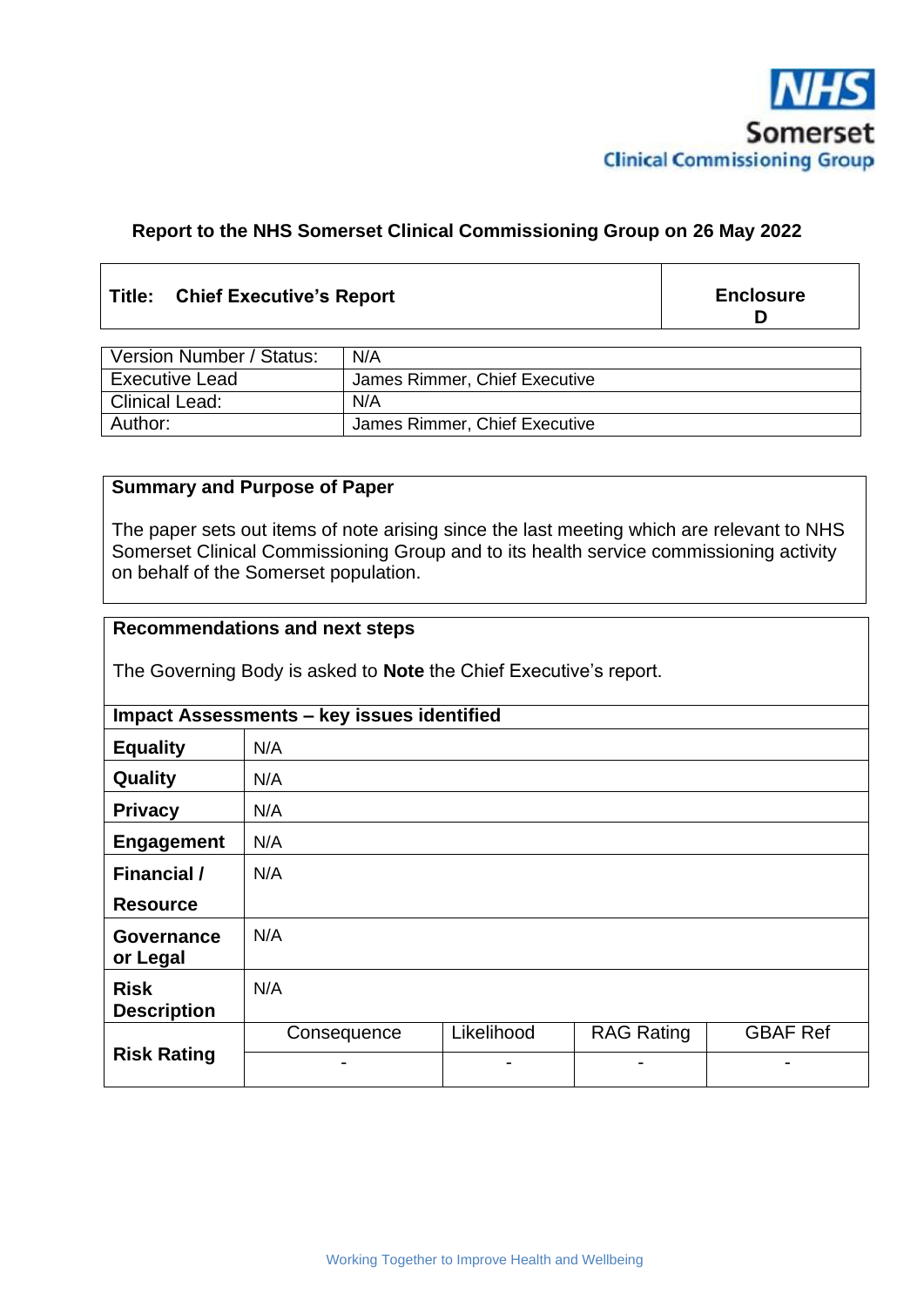

# **CHIEF EXECUTIVE'S REPORT**

#### **1 INTRODUCTION**

1.1 This report provides a summary of items of note arising during the period to 19 May 2022 and information on my activity during this period.

## **2 NATIONAL**

#### **Covid-19 pandemic**

2.1 The COVID19 Pandemic remains ongoing with the latest ONS data showing cases in approximately 1 in 45 of the UK population. In light of rates dropping, NHSEI have moved from an National Level 4 Incident to a Level 3 Incident; this moves from a national command and control structure to one of regional leadership with a focus on recovery whilst maintaining vigilance.

#### **Transition from CCG to Integrated Care Board (ICB)**

- 2.2 The 2022 Health and Care Act which takes Integrated Care Systems forward to their next stage has now received assent. This means that the transition from the CCG to ICB has now been confirmed for 30 June for the CCG to close and 1 July for the ICB to begin.
- 2.3 NHS Somerset CCG will hold its final Governing Board meeting on 30 June with the new NHS Somerset ICB holding its first Board meeting on 1 July.
- 2.4 Plans are on track for the transition and are being reviewed regularly by the CCG's Audit Committee and by NHSEI. The Governing Body will be receiving a detailed update in its Part B meeting.

## **3 LOCAL**

#### **Operational Pressures Escalation Level (OPEL)**

- 3.1 OPEL shows the amount of pressure being experienced by hospital, community and emergency health services. OPEL Level 1 is the lowest level of pressure on the system. OPEL Level 4 is the highest.
- 3.2 As at 17 May 2022, the escalation level for the whole of Somerset was OPEL Level 4, described as: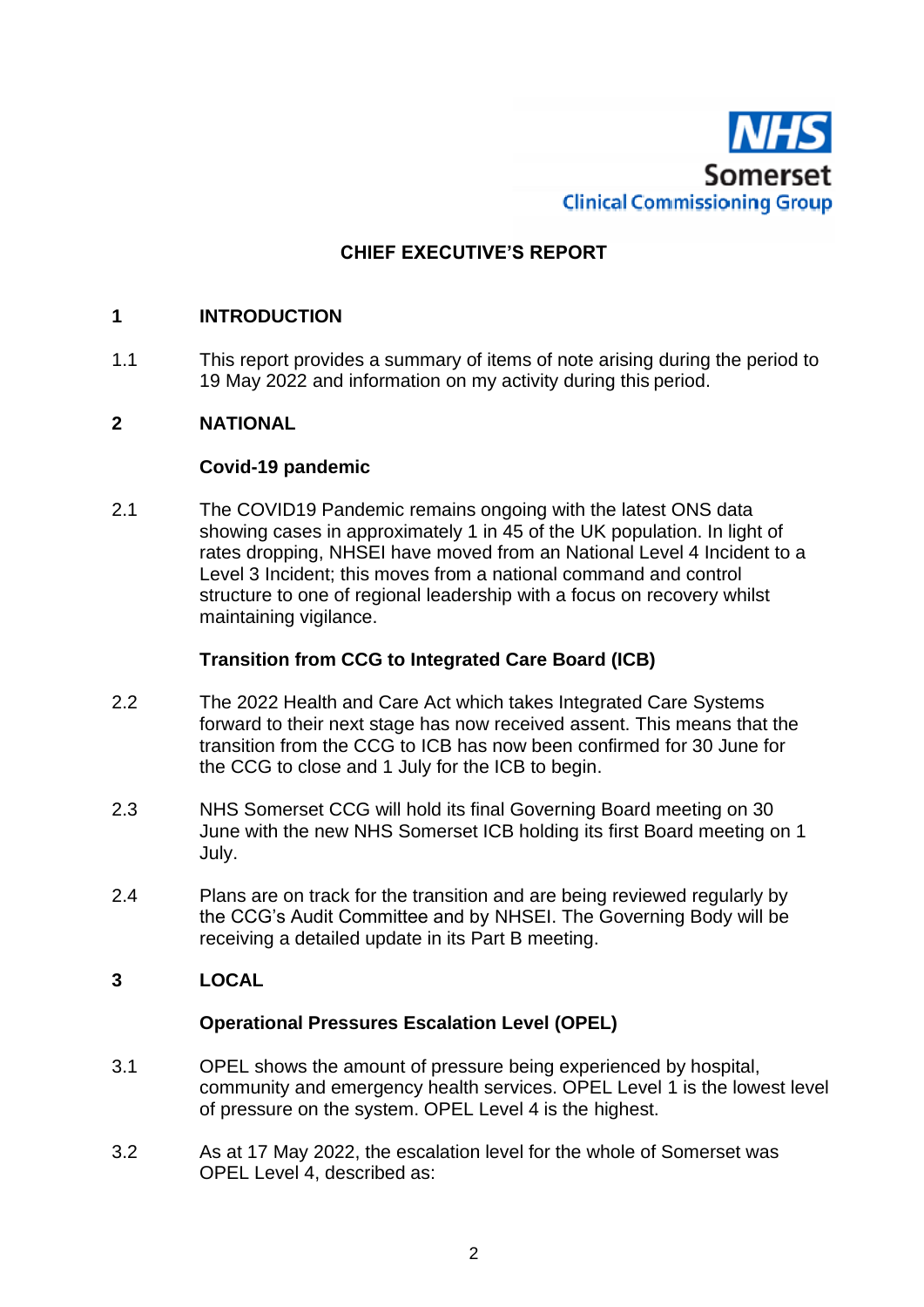Four-hour performance is not being delivered and patients are being cared for in overcrowded and congested department(s). Pressure in the local health and social care system continues and there is increased potential for patient care and safety to be compromised. Decisive action must be taken by the Local A&E Delivery Board to recover capacity and ensure patient safety. If pressure continues for more than 3 days an extraordinary AEDB meeting should be considered. All available local escalation actions taken, external extensive support and intervention required. Regional teams in NHS E and NHS I will be aware of rising system pressure, providing additional support as deemed appropriate and agreed locally, and will be actively involved in conversations with the system.

The Regional UEC Operations Leads will have an ongoing dialogue with the National UEC Ops Room providing assurance of whole system action and progress towards recovery. The key question to be answered is how the safety of the patients in corridors is being addressed, and actions are being taken to enable flow to reduce overcrowding. The expectation is that the situation within the hospital will be being managed by the hospital CEO or appropriate Board Director, and they will be on site. Where multiple systems in different parts of the country are declaring OPEL 4 for sustained periods of time and there is an impact across local and regional boundaries, national action may be considered.

#### **Covid-19 vaccination programme**

3.3 The COVID-19 vaccination programme remains ongoing across all its workstreams for both adults and children.

#### **Representing the CCG**

- 3.4 I have represented the CCG at a variety of internal and external events, including the following meetings:
	- NHSEI South West Regional Chair & CEO meeting Urgent & Emergency Care
	- Primary care/general practice integration meeting with NHSEI
	- South West System Chief Execs Meetings
	- North Partnership Board
	- Somerset 2022/23 System Planning meeting with NHSEI
	- Somerset System Gold Command Meetings
	- NHSCC CCG AOs catch up with NHS Confederation
	- Somerset ICS Executive Meetings
	- Fit for My Future Programme Board Meeting
	- SVOC Gold Meeting
	- SWAG Cancer Board Meeting
	- South West Regional Chief Executives Meetings
	- Meetings with Paul von der Heyde, Somerset ICS Chair
	- Meetings with Jonathan Higman, ICB Chief Executive Designate